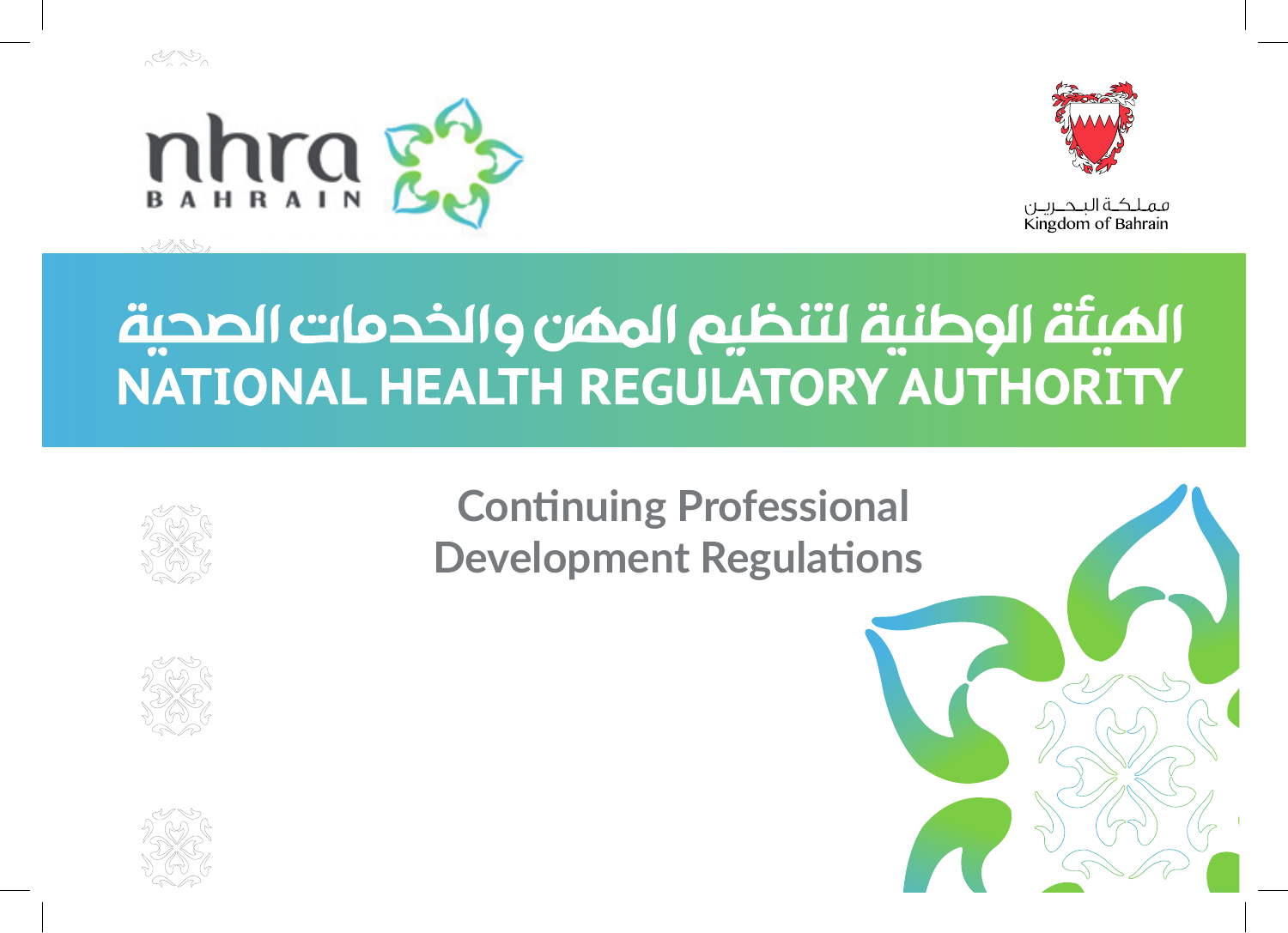

## Table of Contents

| Definitions                                                                                                                          | 3  |
|--------------------------------------------------------------------------------------------------------------------------------------|----|
| Objectives                                                                                                                           | 3  |
| Classification of the Organizations that Provide Continuing Professional<br>Development activity                                     | 4  |
| Types of Activities                                                                                                                  | 5  |
| Regulations in Approving the Activities of Organizations that Provide<br>Continuing Professional Development & Websites              | 9  |
| Application procedure for approval of CPD activities                                                                                 | 12 |
| The Criteria for Calculating the Credit Hours                                                                                        | 14 |
| Criteria of Counting Credit Hours for Lecturers                                                                                      | 17 |
| Accreditation Fees for Activities                                                                                                    | 18 |
| Categories Excluded From Attaining Credit Hours from Continuing Medical<br>Education and Continuing Professional Development Courses | 19 |
| Regulations that must be observed when attending activities                                                                          | 20 |
| Continuing Professional Development Hours<br>required for the renewal of healthcare professionals licenses                           | 21 |
| Criteria for Reserving the Dates for conferences, workshops, training course &<br>other medical educational activities               | 22 |
| General Instructions                                                                                                                 | 23 |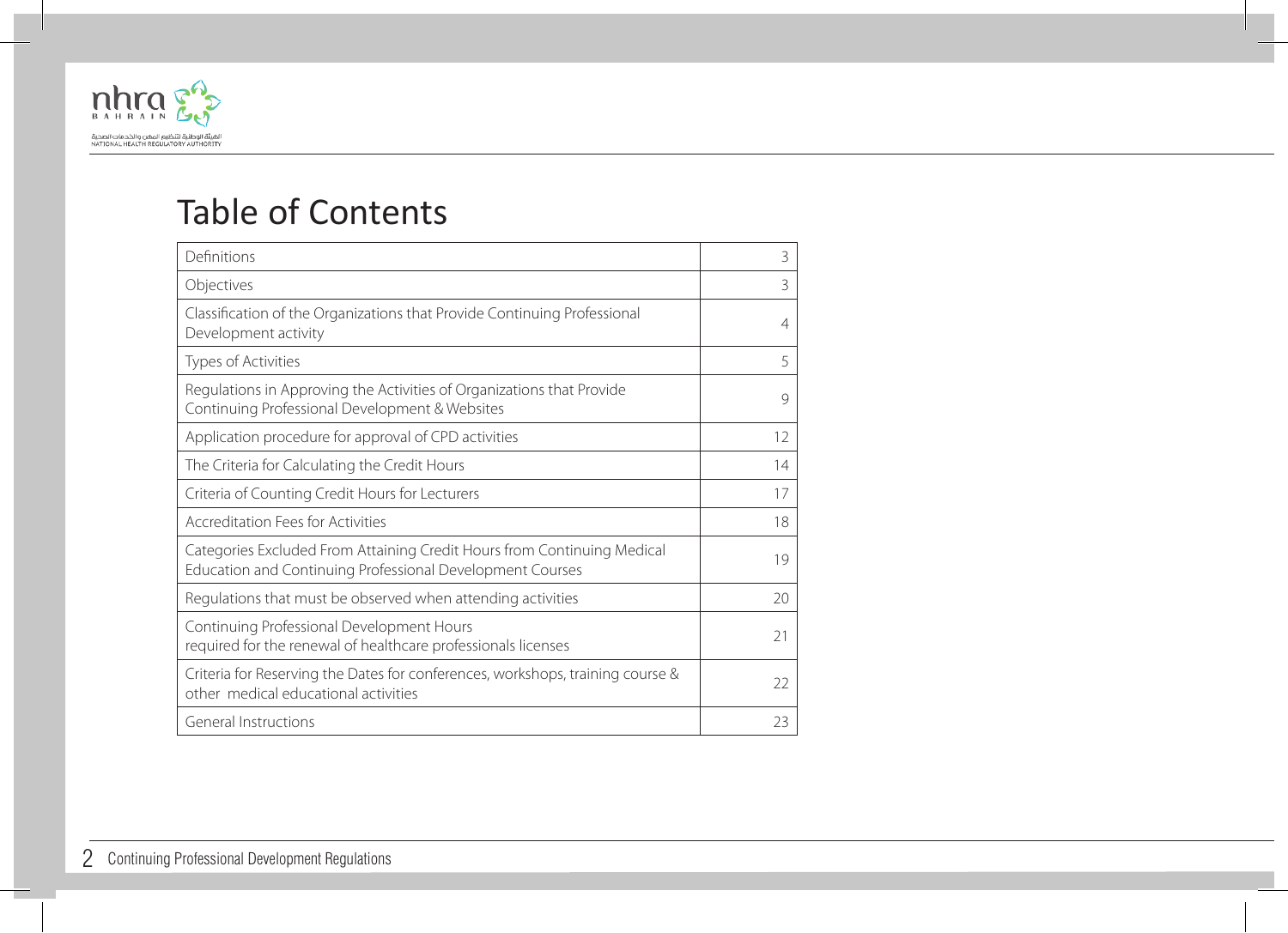

## **Article One Definitions**

| SCH:         | Supreme Council of Health                        |
|--------------|--------------------------------------------------|
| <b>NHRA:</b> | National Health Regulatory Authority             |
| Committee:   | Committee of Continuing Professional Development |
| CPD:         | Continuing professional development              |

Definition: NHRA defines Continuing Professional Development as educational activities designed to deliver up to date knowledge, health skills and new developments in medicine and health in a way that is accessible and simple to reach all health professions, including doctors/ dentists, pharmacists, nurses or allied health professionals to help them to develop and update their clinical skills & knowledge.

## **Article Two Objectives**

#### The objectives include:

- 1. Raising the quality and efficiency of the healthcare professionals' performance in order to provide safe, timely care to the residents of Bahrain.
- 2. Preserving and developing the healthcare professionals' medical and scientific knowledge.
- 3. Ensuring healthcare professionals have access to information about the most recent developments in their specialties in order to develop their skills and expertise.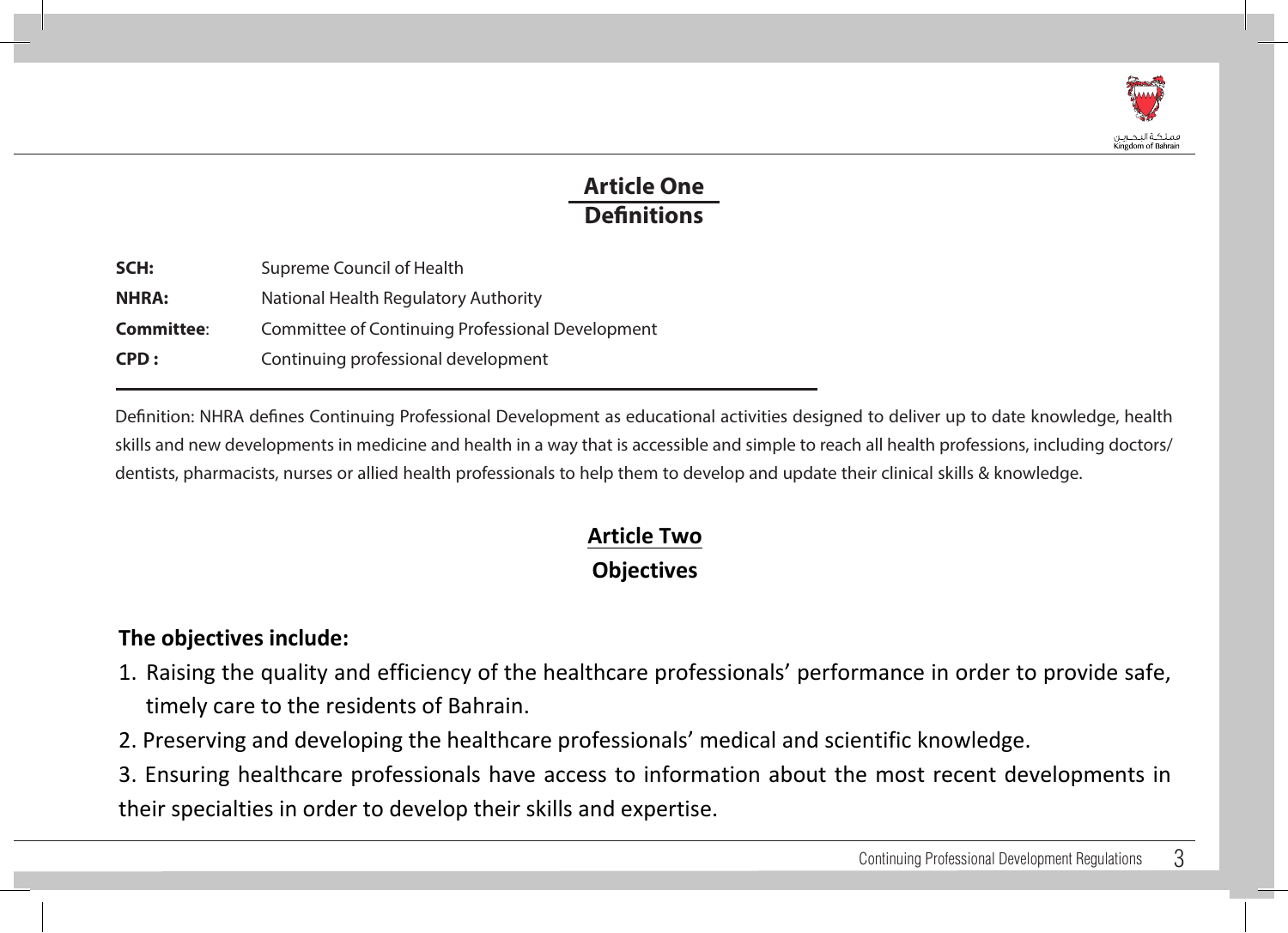

## **Article Three**

#### **Classification of the Organizations that Provide Continuing Professional Development Activity**

A- Authorized Organizations are divided into Three Categories:

**First Category**: This category includes the organizations that are allowed to provide all types of activities such as major conferences, symposia, seminars, training courses, specialized workshops in addition to internal activities like lectures, seminars and general workshops according to the rules and regulations of NHRA and can award the maximum number of 30 credit hours.

The following organizations are recognized in this category:

- 1- Scientific Health Societies
- 2- Medical & Health Colleges at governmental and private universities
- 3- Governmental Health care facilities & Hospitals
- 4- Authorized licensed training centers
- 5- Exhibition & Conference organizing companies

**Second Category**: This category includes general and specialized private hospitals. These hospitals can offer lectures, symposia and workshops and can award a maximum of 20 credit hours for a single activity in addition to their internal activities. Those hospitals may also have the opportunity to participate in organizing activities to gain more credit hours such as the major conferences and symposia in conjunction with Scientific Health Societies, Health Colleges at universities and Specialist Hospitals in accordance with NHRA's rules and regulations.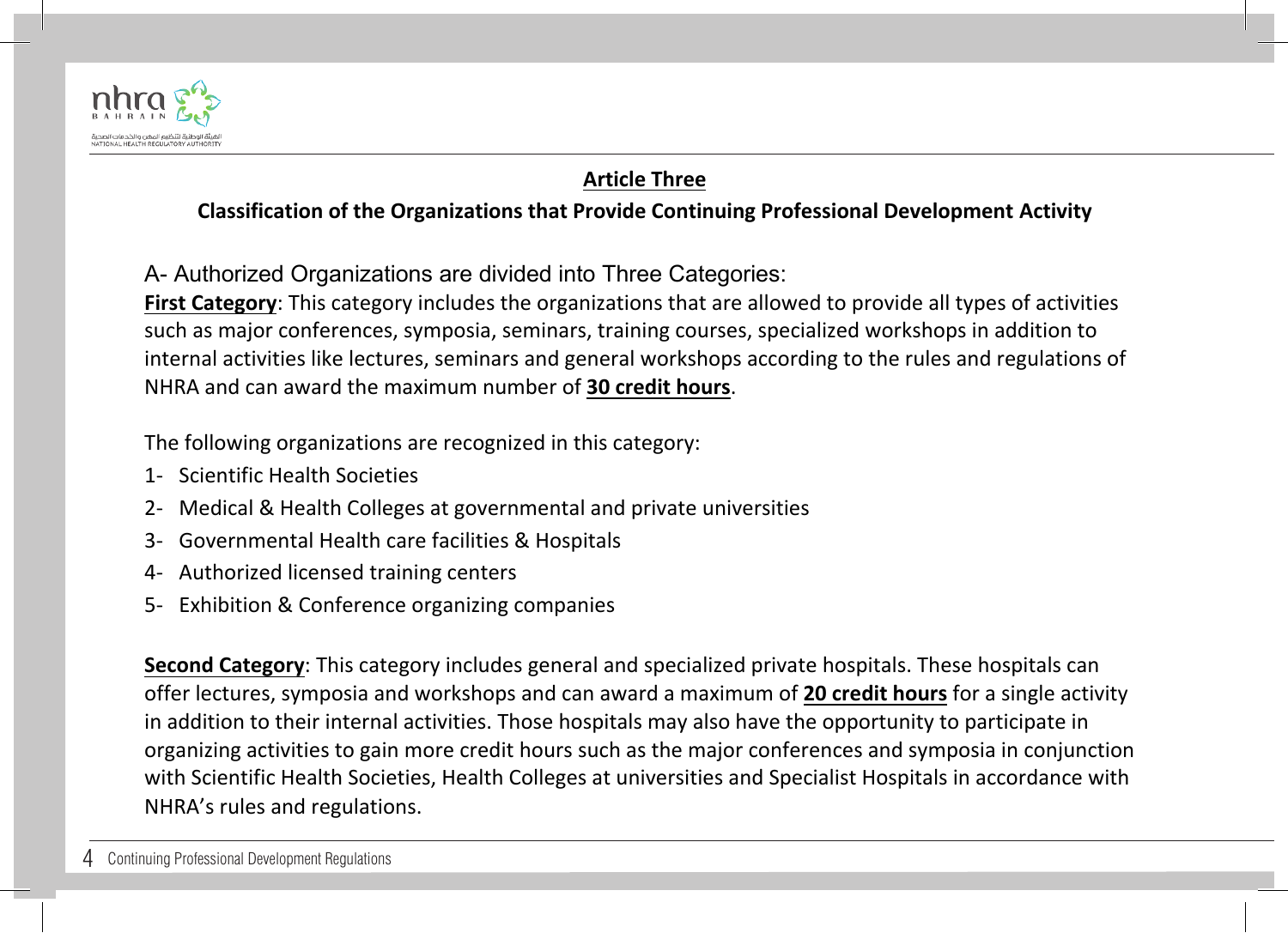

Third Category: This category includes other organizations in the healthcare sector such as those represented by governmental health institutes, private health institutes licensed by NHRA, governmental health centers, specialized health centers, clinics licensed by the NHRA to provide Professional Development activities, scientific health clubs and others. These organizations are authorized to offer lectures, symposia and general workshops and can award a maximum of 10 credit hours for a single activity. 

#### **B- Unauthorized Organizations:**

## The following organizations are not permitted to provide CPD activities, they include:

1- Medical companies and establishments such as medical equipment companies and pharmaceutical companies. 

2- Governmental and private sectors that are not specialized in the healthcare sector.

3- Health and educational sectors that have not yet been licensed to practice their activity in the Kingdom of Bahrain. 

#### **Article Four**

## **Types of Activities**

#### **A- Lecture, Symposium, Conference:**

- **Lecture:** A presentation of theoretical health information on certain topics in order to develop and enhance the healthcare professional's existing knowledge in a specified timeframe.
- **Symposium:** A collection of lectures that are presented by specialist lecturers on certain topics in a specified timeframe. These lecturers are nominated by the committee that organizes this activity.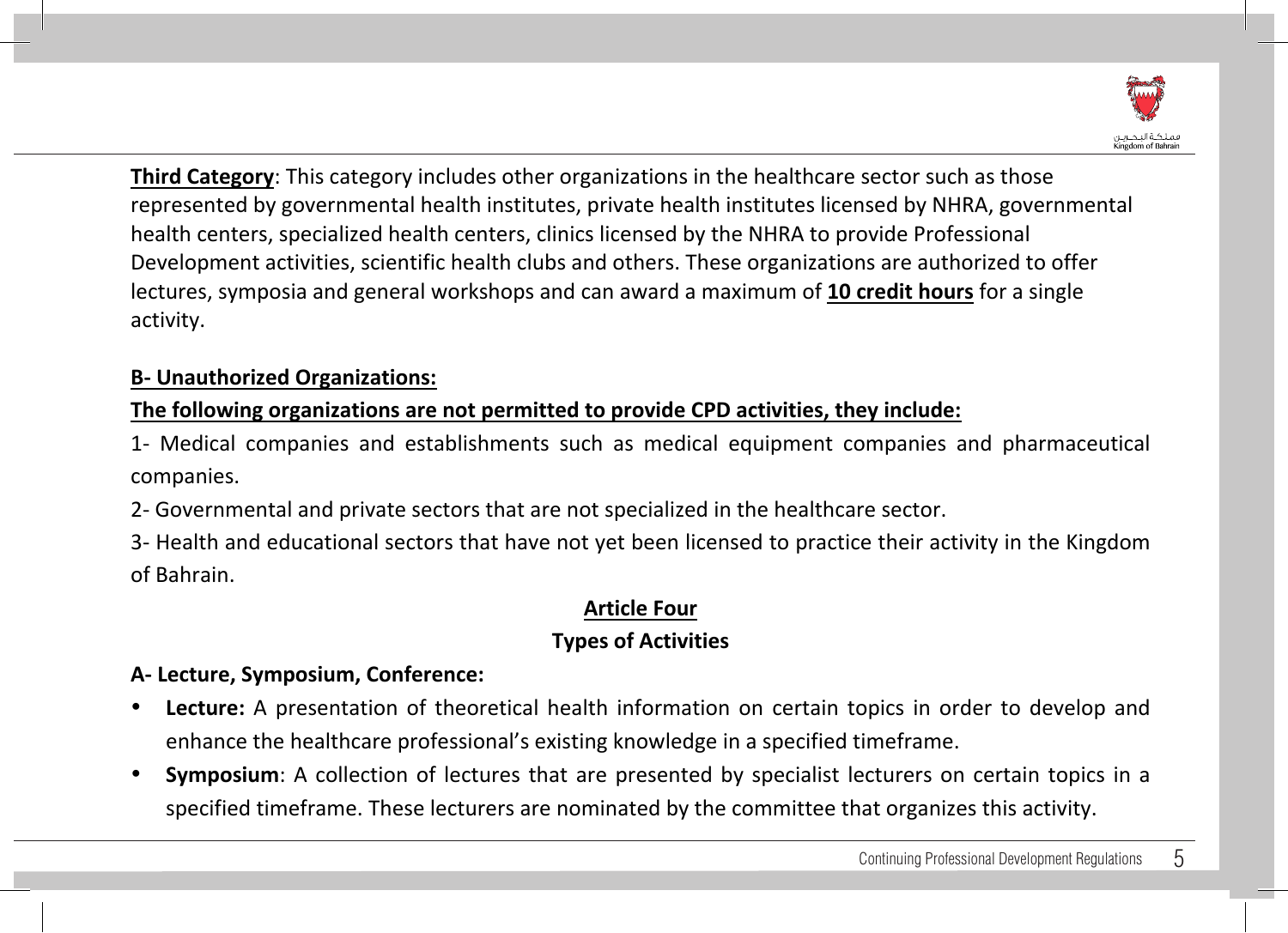

**Conference**: A publicized scientific gathering during which various scientific papers are presented by specialists on topics and themes related to the relevant specialty. It is called 'an international conference' when specialist external organizations participate in organizing the conference or presenting the papers such as scientific societies, universities and specialist organizations in the healthcare sector from outside the Kingdom. A preparatory committee is formed besides a specialist scientific committee that refers and accepts the scientific papers and nominates the lecturers.

#### **B- Workshop:**

- **General Workshop:** A practical training on general topic outside the specialty that aims to develop the general skills of the health practitioners.
- **Specialized Workshop**: A specialist practical training for a group of health practitioners in a specialty field.

#### **C- Internal Activity:**

An activity performed at the site of the healthcare facility for the staff of the facility itself. It may include reviewing clinical cases, studying scientific articles or giving periodical lectures as well as other similar activities. 

#### **D- External Activities**:

Activities held outside the Kingdom of Bahrain where the organizers obtain NHRA accreditation.

#### **E- Accredited activities outside Kingdom of Bahrain**

Activities that are conducted outside the Kingdom of Bahrain and are approved by an accountable authorized body/authority.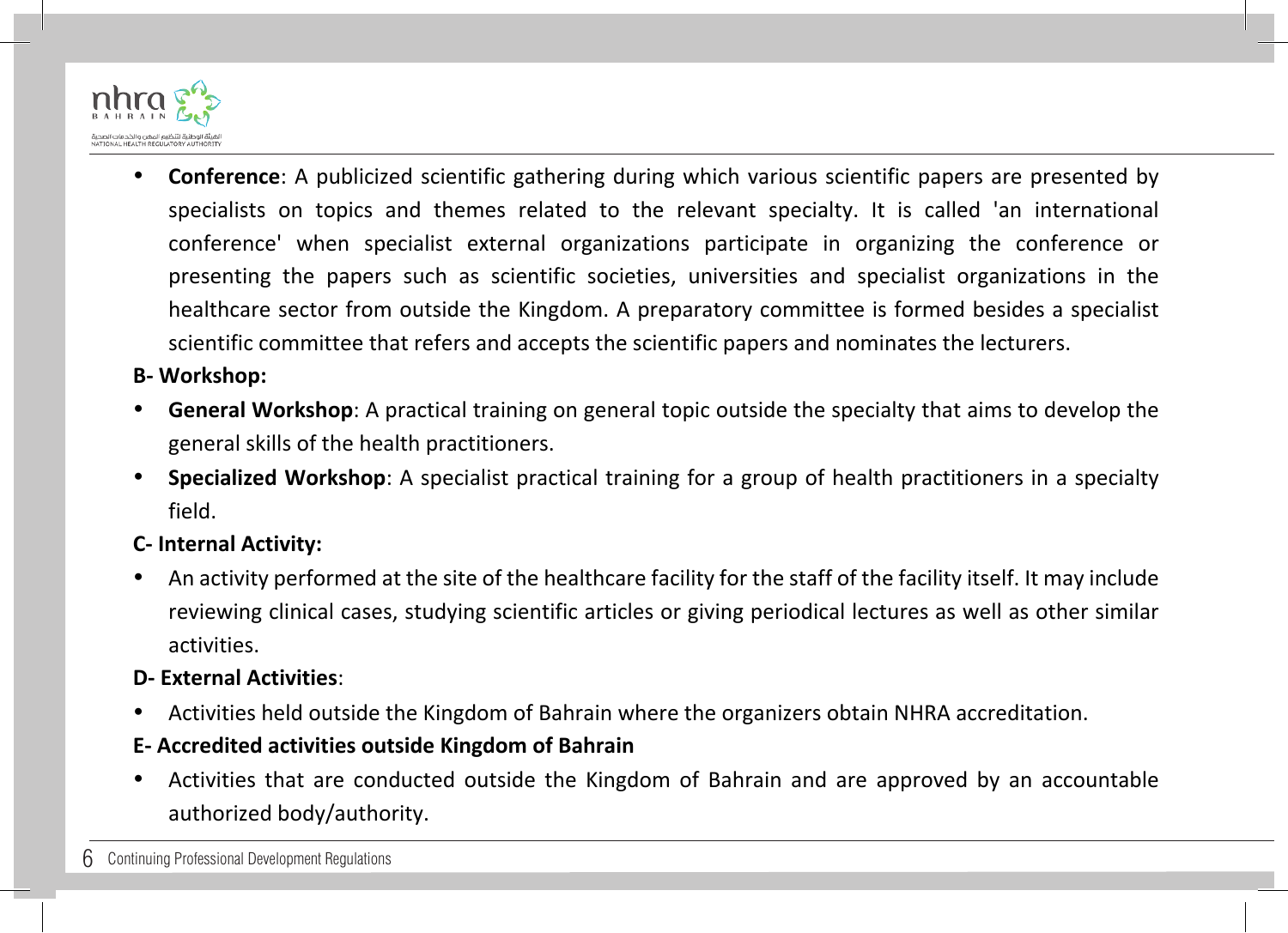

#### **F- Online activities**:

- These are the scientific activities provided in the health care sector through electronic websites specialized in providing online educational activities in the Kingdom of Bahrain and are approved by NHRA to do so.
- The accepted annually website activities shall not exceed:
	- $\circ$  Five (05) hours for physicians/dentists
	- $\circ$  Four (04) hours for pharmacists
	- $\circ$  Three (03) hours for nurses
	- $\circ$  Two (02) hours for Allied health professionals

#### **G. Reading activities**

Reading Article: The healthcare professional shall make a statement in which he/she states the scientific material that he/she used as references and presented to his/her colleagues.

#### **H. Publishing Scientific Papers, Book and Chapter in Book**

- **Publishing Scientific Papers Shall be counted as follows** (provided that copies of scientific papers are enclosed or evidence of publication):
	- $\circ$  10 hours for the first author
	- $\circ$  5 hours for the second author
	- 3 hours for the third author and those who follow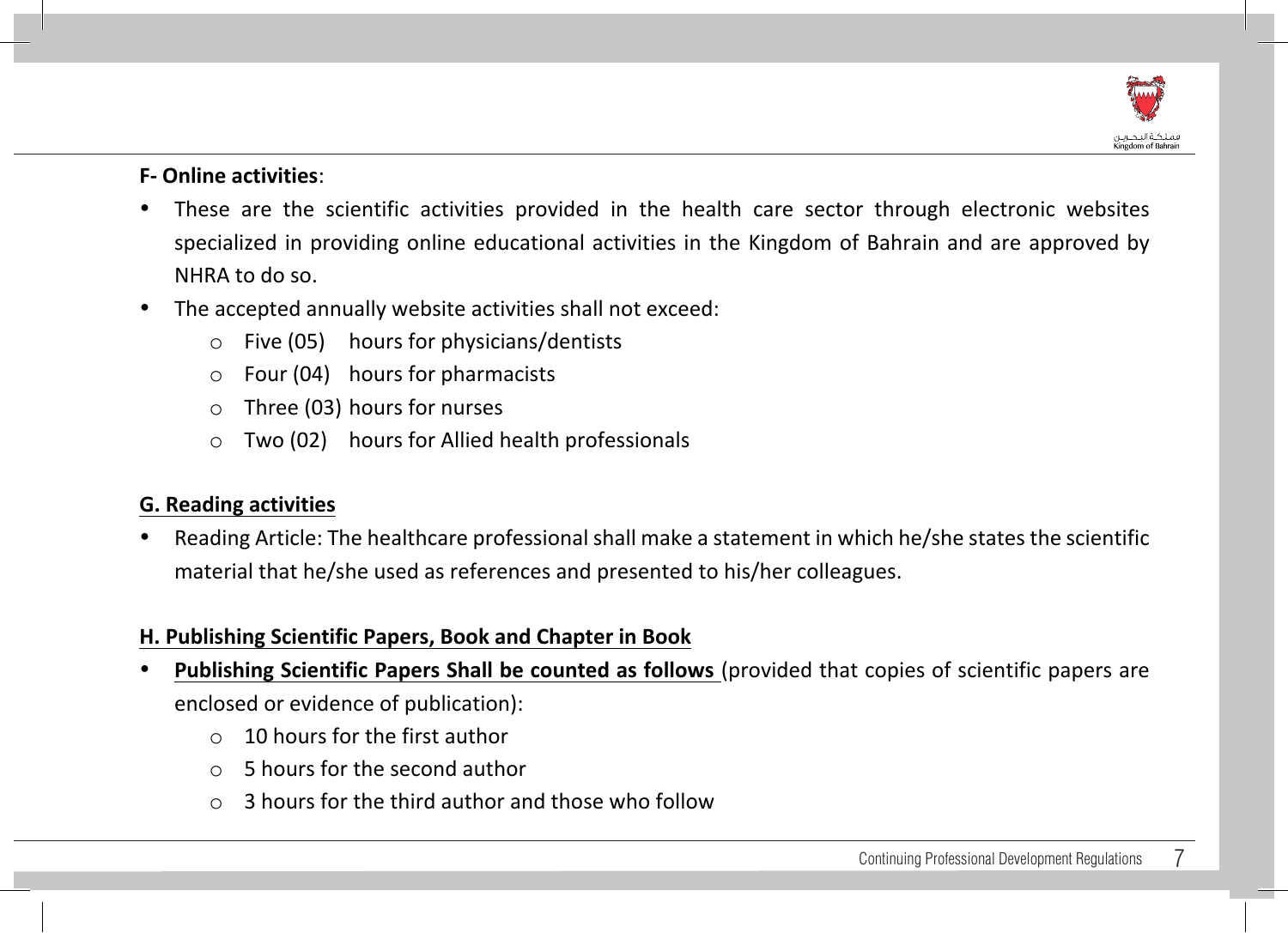

#### **Publishing Book and Chapter in Book Shall be counted as follows:**

- $\circ$  15 hours shall be counted for book authors provided that copies of the books are enclosed or present evidence of publication
- $\circ$  10 hours shall be counted for authoring a chapter in a book provided that copies of the books are enclosed or present evidence of publication

#### **I - Medical Audit/Accreditation/Surveyor**

- 5 hours shall be counted for to conduct medical audit and/or accreditation process for the first auditor/surveyor/team leader.
- 3 hours for the rest of the auditors involved in the implementation of the audit/accreditation process.
- Half of the total calculated hours will be calculated for medical audit/accreditation workshops as this is considered as a general rather than a specialized workshop.

#### **J - Unaccredited Activities**

#### **NHRA** cannot accredit:

- 1- Any activity that is, has been, or is currently conducted without the approval of NHRA.
- 2- Any activity whereby the presenter of the specific activity demonstrates a poor understanding of the subject and / or has insufficient qualifications for that subject matter.
- 3- If the activity or scientific subject is provided by someone without a health profession background or if provided by an unlicensed organization.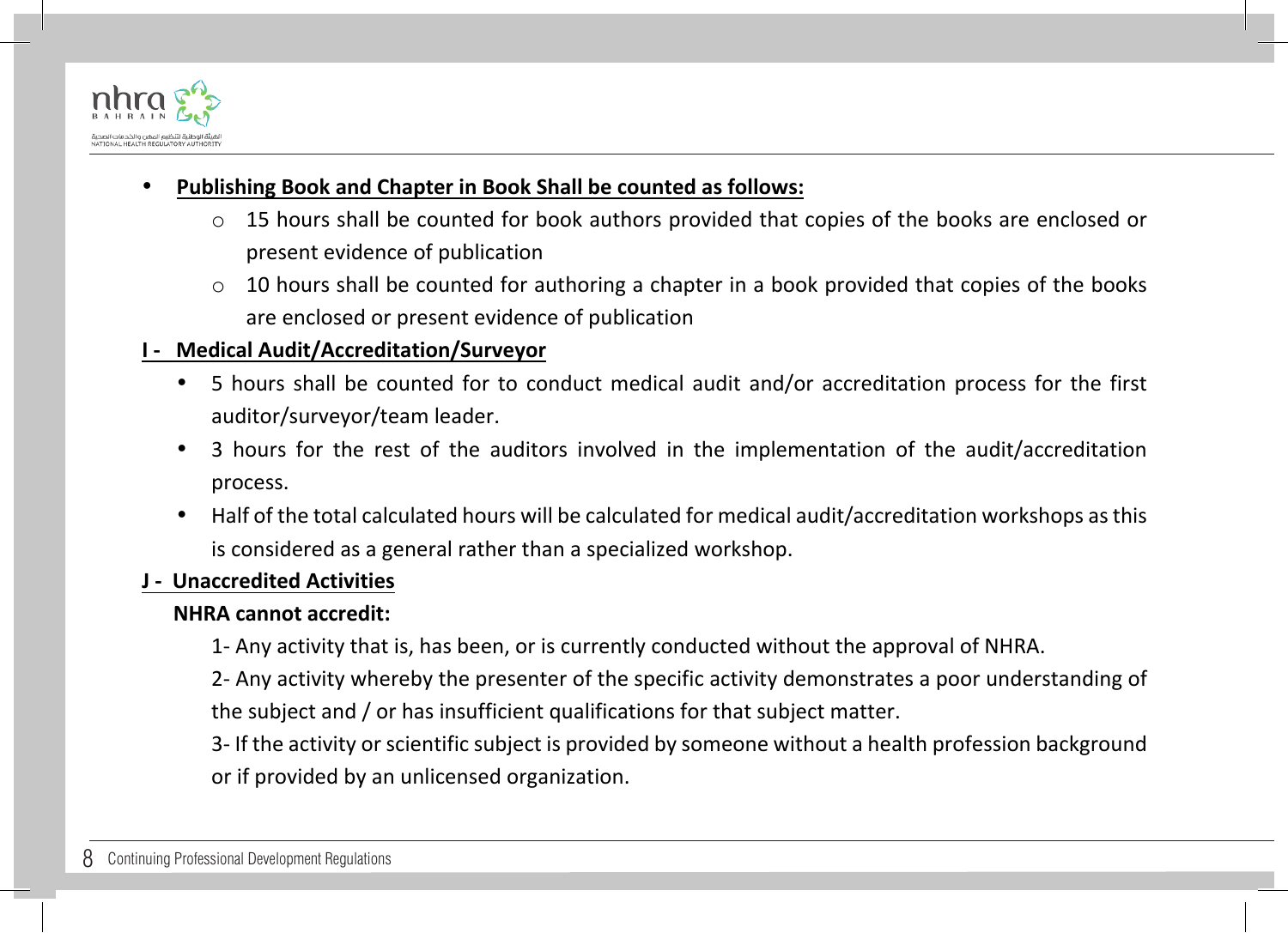

4- Educational activities that are directed to the members of the public and have no direct relation to the health field

5- The Preparatory Test Programs for Saudi, Arab board or any other Fellowship or board exam.

6- The activities that take the form of multiple choice questions (MCQS).

## **Article Five Regulations in Approving the Activities of Organizations that Provide Continuing Professional Development & Websites**

## A- The organizations that arrange the activities:

1- The healthcare institute/organization should hold a valid facility license from the NHRA in addition to having permission to conduct training activities.

2- Health professional societies must be licensed by the Ministry of Labor & Social Development.

3- Conference and exhibition organization companies must be licensed by the Ministry of Industry & Trade.

4- The activities provided shall be developmental and not qualifying in their nature.

5-The lecturer shall be qualified and specialized in the field and has experience in the activity field.

6- The organization shall state in all its advertisements that the activity is approved by NHRA and shall include the attendance and lecturers, certificates, the code number and date of approval, the number of credit hours, and NHRA's logo.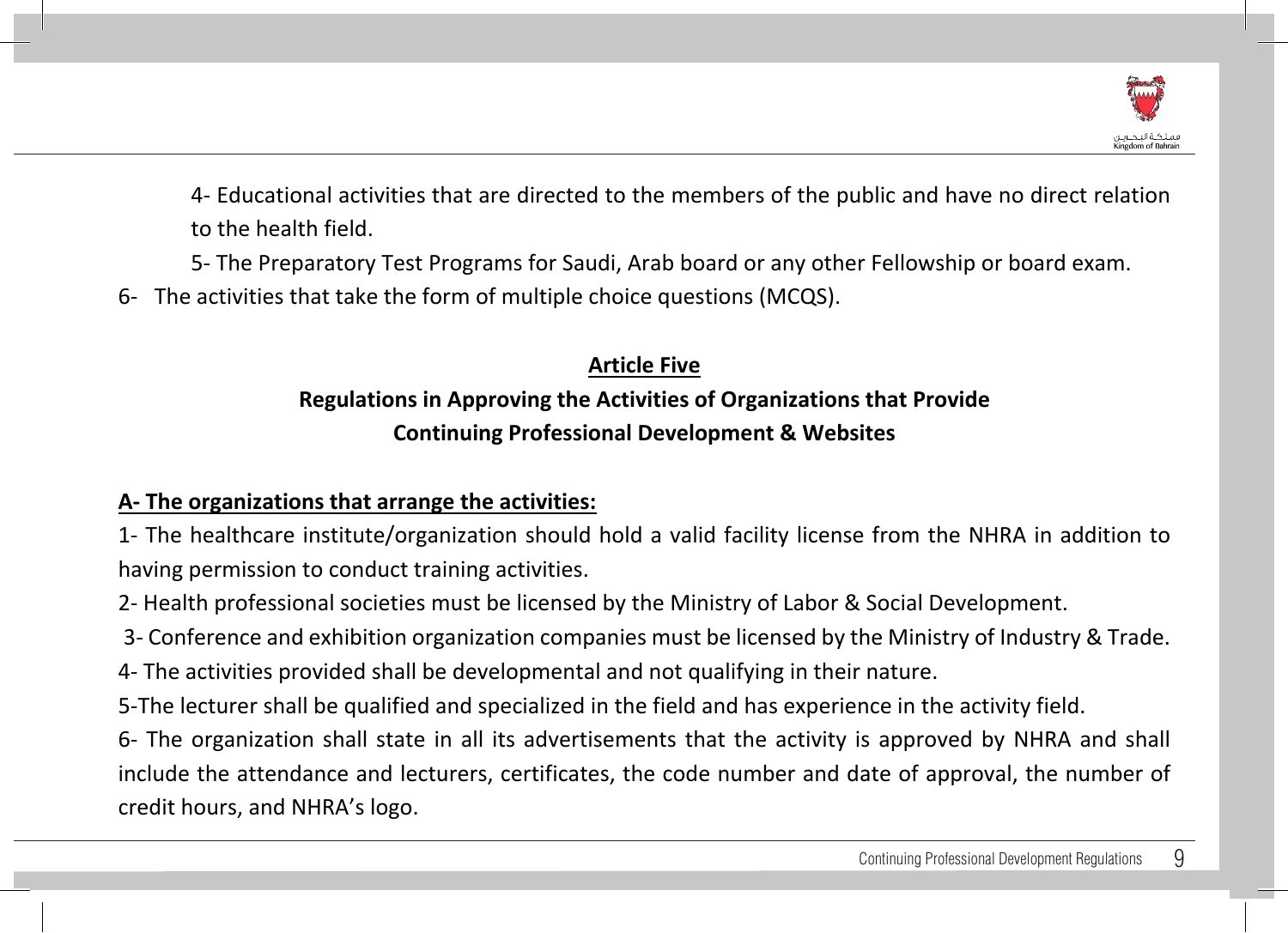

7- The organization shall automatically register the attendee's names according to the system adopted by the NHRA.

- 8- Attendance certificates shall only be given to those who attended the full activity otherwise the actual credit hours attended by the healthcare professional should be specified.
- 9- The recommendation is to use the certificate templates already designed and proposed by NHRA that enclosed NHRA and organizer logos only, which are available electronically and can be sent to the organizers beforehand. This must be filled out in English.
- 10- The organization must adhere to the provision of the activities approved by NHRA only.
- 11- The organization must adhere to all the conditions and guidelines set out in this regulation.
- 12- Institutions that do not comply with the standards and requirements of NHRA will risk losing their approval status.

#### **B- Websites:**

- 1. The website creators who present the activity should be a specialized academic or has a postgraduate degree in the field of the scientific topic being presented. His rank should not be less than assistant professor or consultant in the field of specialty and his Curriculum Vitae should be published.
- 2. The website must be owned by the author and/ or organization.
- 3. To be an interactive site through which communication between the service provider and recipient is achieved.
- 4. There must be a supervisor responsible for the site and there has to be a clear mechanism to communicate with him.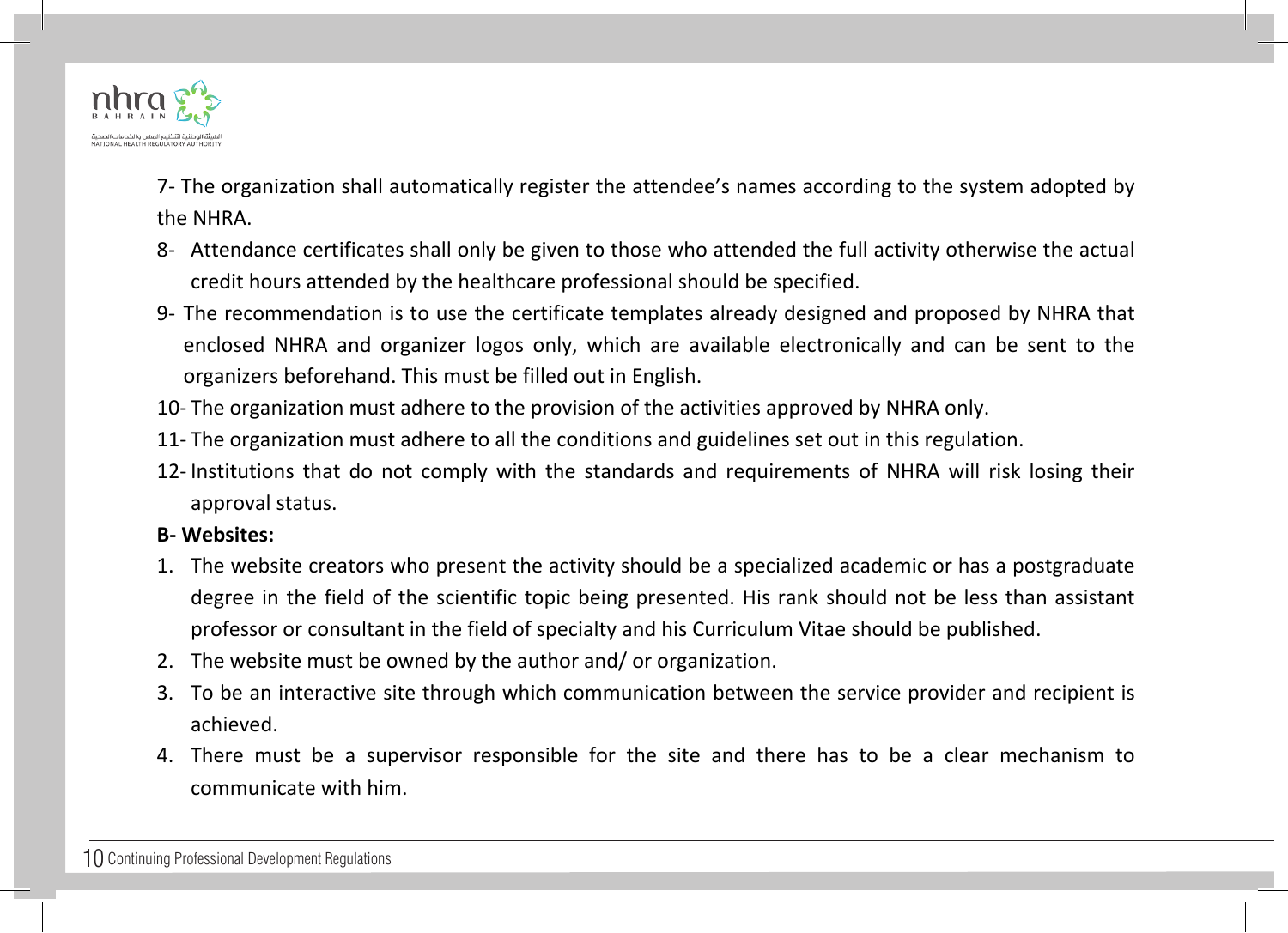

- 5. Customizing computer center contains qualified human resources and technical equipment, software and technical support.
- 6. Provide participants with contracts from lecturers and technicians.
- 7. Define clear procedures for admission and registration in the system.
- 8. Organization should demonstrate an evaluation mechanism that proves presence of benefit to the candidate from e-learning activity after completion.
- 9. Clarify the maximum allowed CPD credit hours each year for each healthcare professional accordingly on the website.
- 10. The scientific material shall be directly related to health or health services and shall depend on the most recent scientific references and the essential periodicals in the specialty.
- 11. The activity should be presented in English and should be in clear scientific language.
- 12. The scientific material should be in the form of a scientific article along the lines of what is written in specialized scientific journals and references shall be mentioned at the end of the article.
- 13. The scientific material may be presented in the form of power point slides or a film provided that the material is accompanied by audio or written explanation.
- 14. Scientific material shall be evaluated by an independent scientific committee and members of university professors who are highly specialized in the same area of the scientific contents.
- 15. CPD hours are approved from external websites if they are accredited by authorized international bodies/authorities.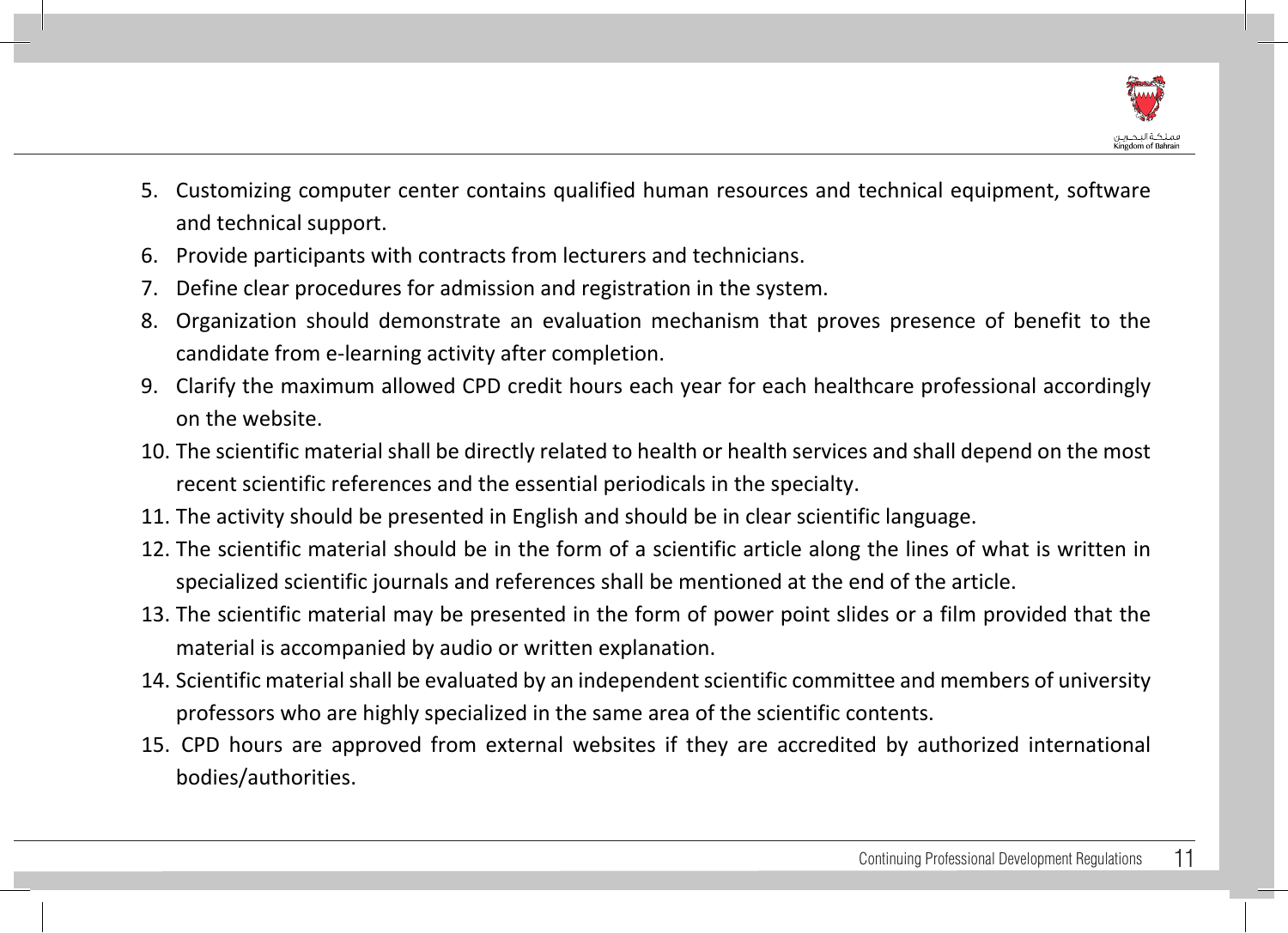

## **Article Six Application procedure for approval of CPD activities**

#### **A- The Authorized Organizations:**

- 1- Organizations requesting NHRA approval for CPD activities must fill out an application form (available on the NHRA website: www.nhra.bh)
- 2- Applications will **ONLY** be accepted electronically via **CPD@nhra.bh**
- 3- Organizations should have a CPD Committee/Coordinator/ Department to conduct CPD within the organization.
- 4- The activity shall be presented in English and shall be in clear scientific language with clearly stated goals and target category.
- 5- The application should be submitted electronically to NHRA as per the timelines mentioned below in order to avoid automatic rejection:

6-

- Conference: six (6) months before the date of conduct.
- Workshops and courses: three (3) months before the date of conduct.
- Lecture or other educational activities: two (2) before the date of conduct.
- 7- Internal activities shall only be provided for one calendar year. The complete activity shall be presented for approval before the end of the year; and it shall not be implemented for any subsequent years unless a new application for approval is made to NHRA.

12 Continuing Professional Development Regulations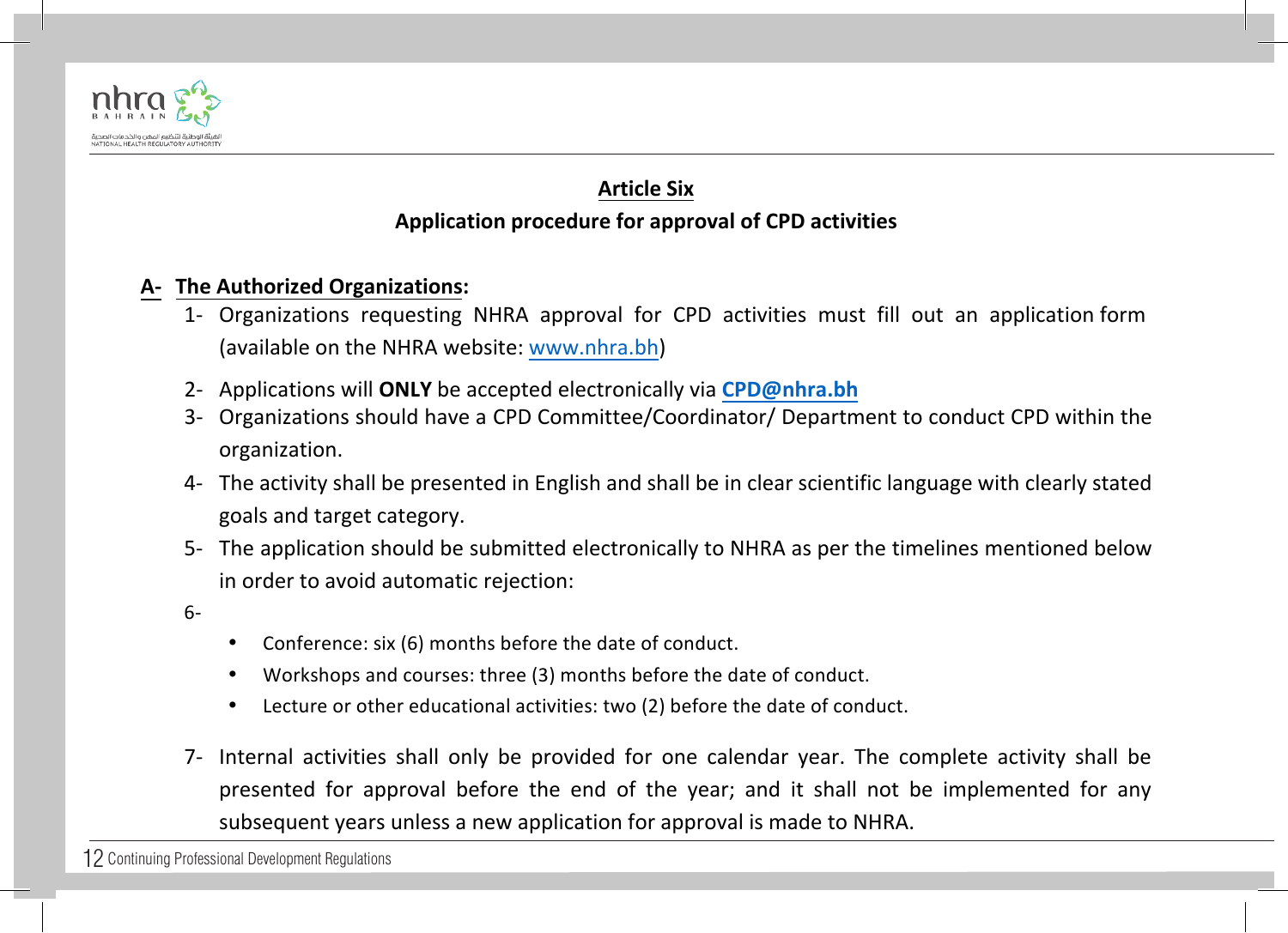

- 8- Organization must make a clear indication in the application form if the activity is to be conducted more than once during the year. The date and venue of the recurring activity shall be specified. Fees will be calculated once for recurring activities (provided they do not exceed 12 times per year).
- 9- No new applications will be accepted or considered for the same organizer until a decision is made regarding any current applications from the same organizer and any pending fees have been settled.
- 10- The organization shall abide by carrying out the activity in the specified time and venue. The activity can only be re-directed, postponed or cancelled after the NHRA is notified at least two weeks before the activity takes place.
- 11- All fees must be paid prior to start of any activity (see Article No. 9 of this regulation).

#### **B- Websites:**

- 1- Submit an application form to the CPD Committee at NHRA.
- 2- Fill the application for CPD approval with the all required information regarding the activity supported by appendices, references that demonstrate elements such as the competencies of the speakers, the content of the activities, and programs schedule.
- 3- Website licenses will be granted for one year only. Organization shall apply for a new approval every year and be subjected to reassessment of activates by CPD Committee.
- 4- Organization must provide a user name and password for all members of the CPD Committee for continued assessment of the scientific content of the website.
- 5- The accreditation fees must be paid and a copy of the deposit bond or electronic transfer through the system must be enclosed.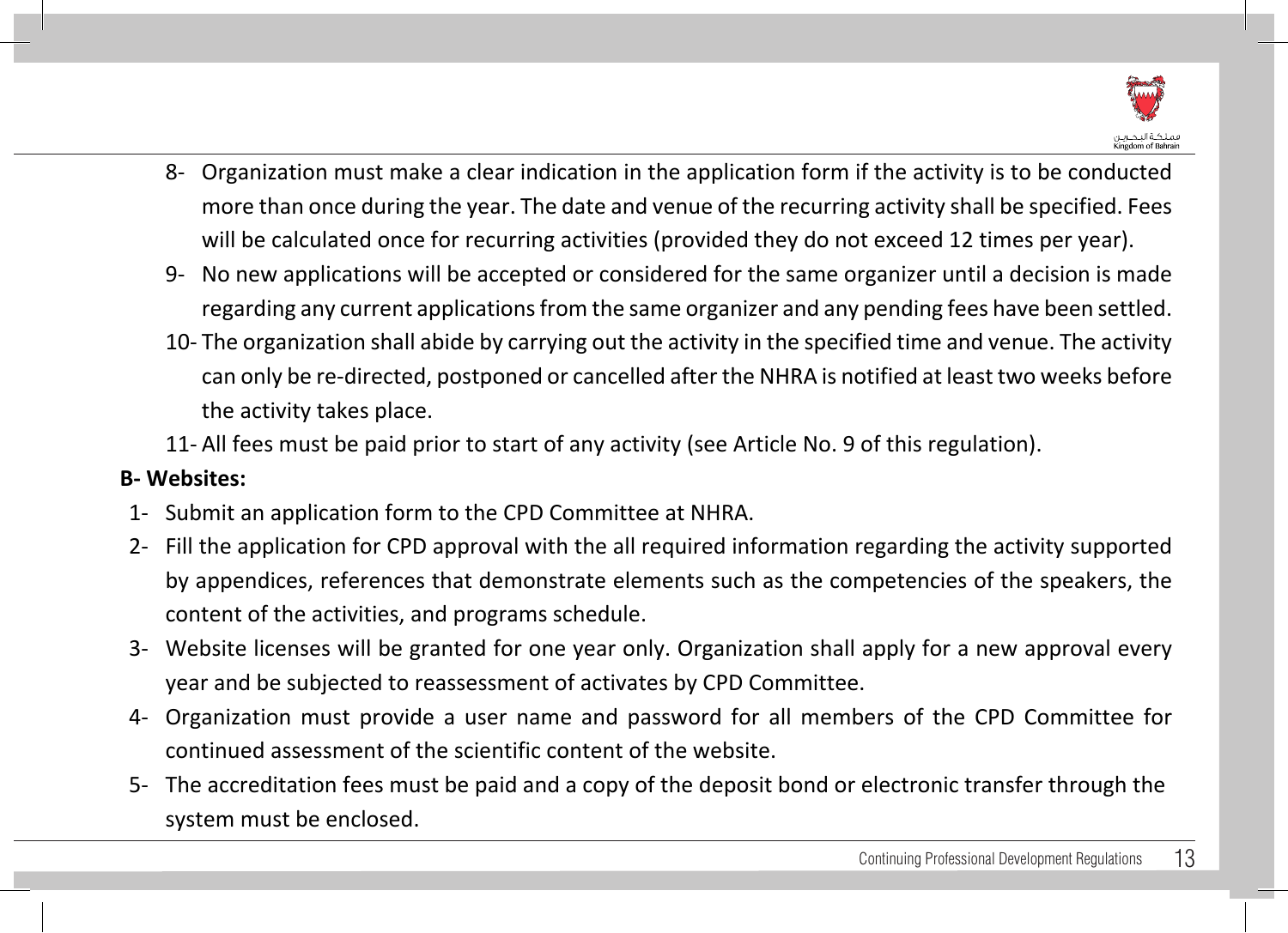

## **Article Seven**

## **The Criteria for Calculating the Credit Hours**

The Continuing Professional Development Committee shall study the activities according to specialty and it may seek the help of a scientific committee if necessary for the purpose of evaluation. Calculating the credit hours shall be done in the following way:

#### **First: to calculate only half hour**

- 1. Applied surgeries
- 2. General workshops not within medical/ dental fields such as presenting: health care management, hospital accreditation, audit, communication skills, and leadership,...etc.)
- 3. Seminars for the consultants/medical consultant discussion
- 4. Video presentation
- 5. Clinical Cases presentation
- 6. Individual training for trainer
- 7. Electronic learning: each one hour scientific material learnt through the electronic websites is equated as half CPD hour.
- 8. Other health professionals than dentists will consider this hands on activity half hour otherwise its advised differently by CPD Committee.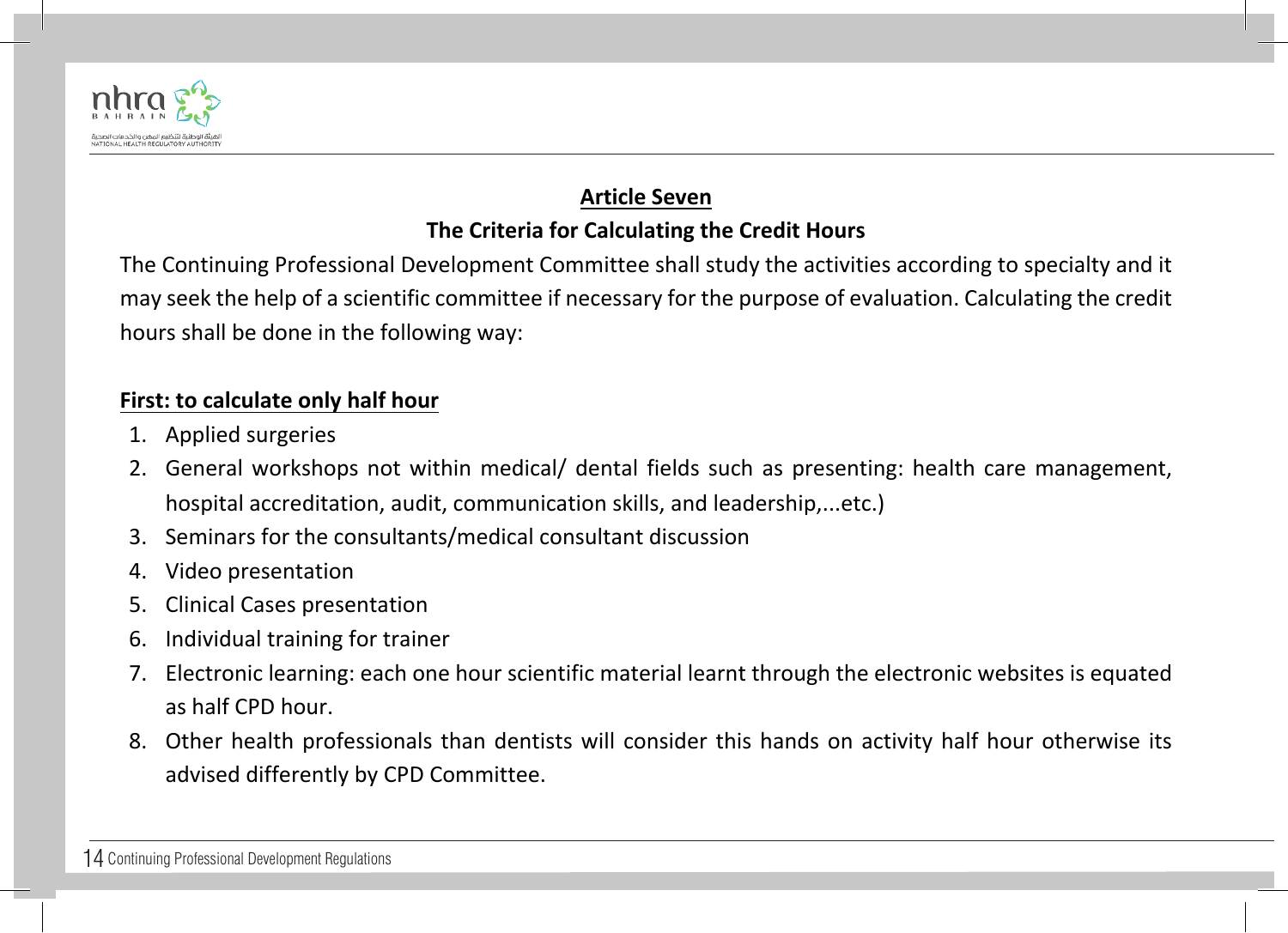

#### **Second: to calculate only one educational hour**

CPD Committee reviews all applications and might seek assistance from professional scientific body regarding scientific content, if necessary time is calculated as follows:

- 1- The maximum number of credit hours for a lecture, seminar, and or specialized workshop shall be one hour even if the lecture period exceeds that time.
- 2- The maximum numbers of hours of any continuing professional development activity is 30 hours.
- 3- Evidence-based medicine and methods of scientific research shall be counted as one hour against one teaching hour.
- 4- Dentists hands on activity will be considered one hour unless advised differently by CPD Committee.

#### Third: activities not eligible for educational credit hours

The following activities do not count towards educational credit hours:

- 1. Registration
- 2. Recitation of the Holy Koran
- 3. Opening and closing declaration
- 4. Launching
- 5. Introduction
- 6. Opening & closing ceremony speech
- 7. President's speech
- 8. Discussion
- 9. Poster presentation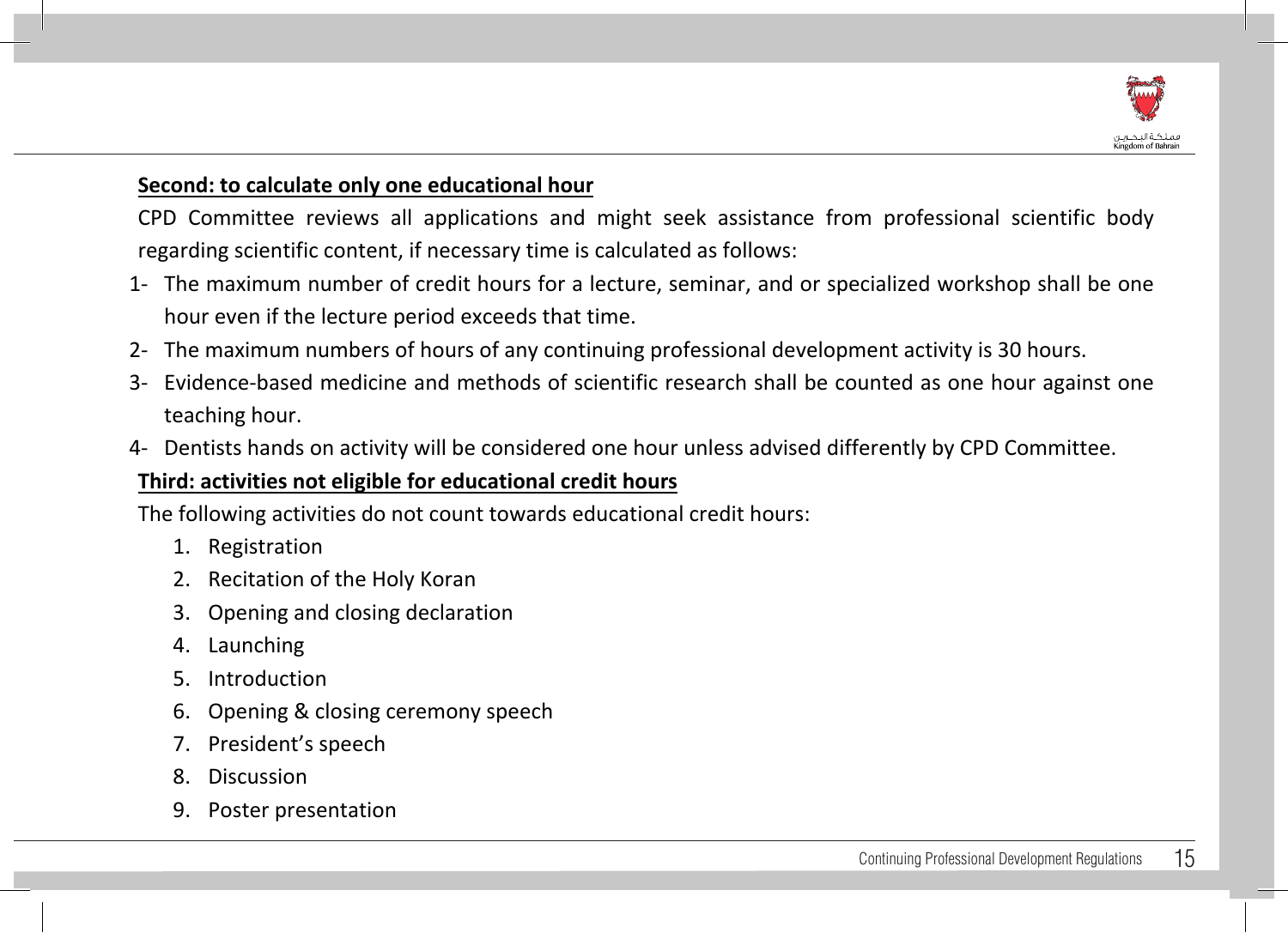

- 10. Abstract
- 11. All public activities
- 12. The exam including pre- & post- educational activities exams
- 13. Question & answers
- 14. Coffee & lunch break
- 15. Prayer Period
- 16. Conclusion/wrap up /closer /recommendation
- 17. Any other material content /view NOT for medical education purpose
- The activities that are presented simultaneously shall be counted as only one presentation.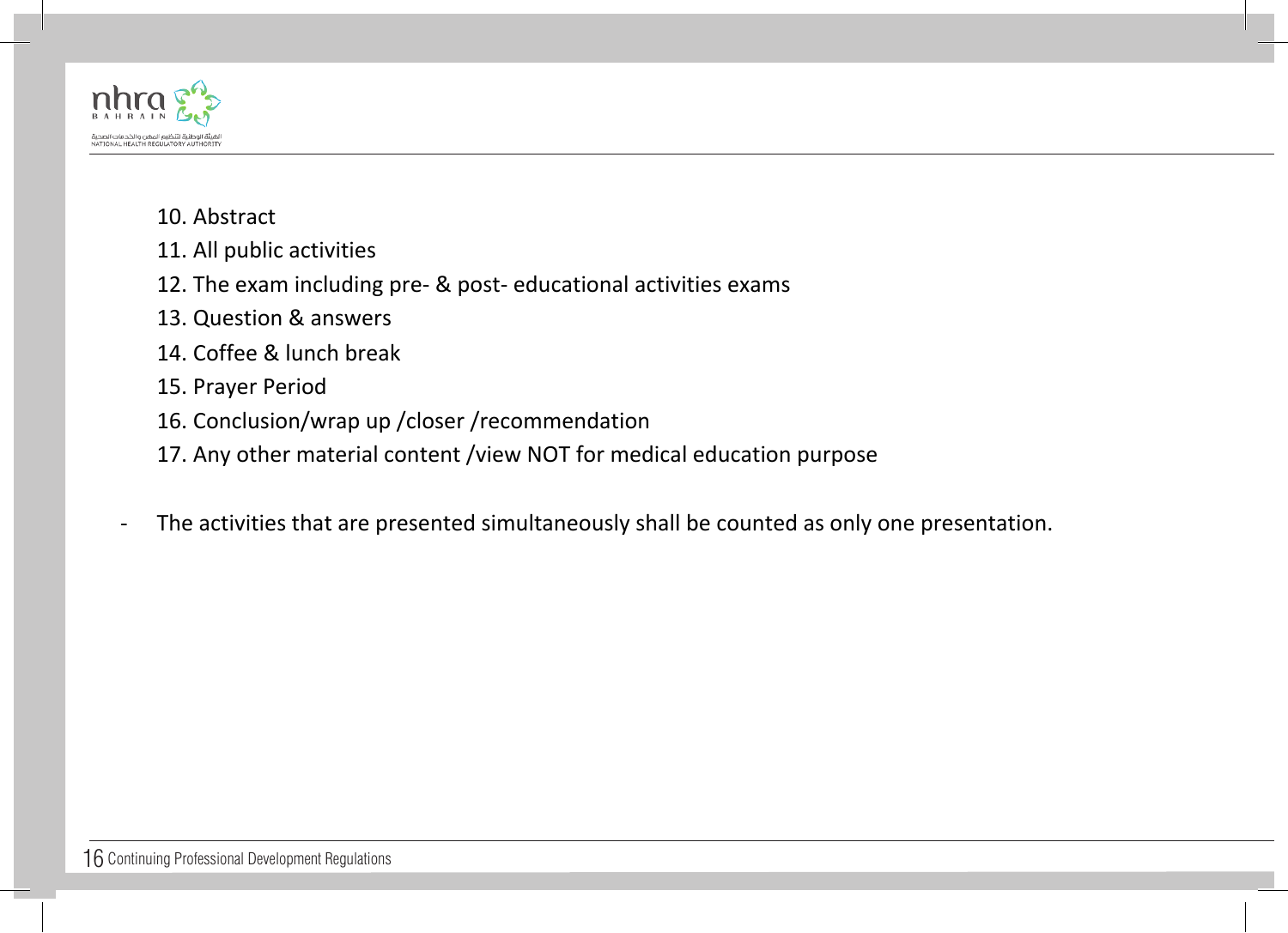

## **Article Eight: Criteria of Counting Credit Hours for Lecturers**

CPD hours shall be counted for the lecturer as double the period in which he gave his lecture with a maximum 30 possible hours per activity. The same activity cannot be repeated and evidence of the lecturer's participation shall be presented.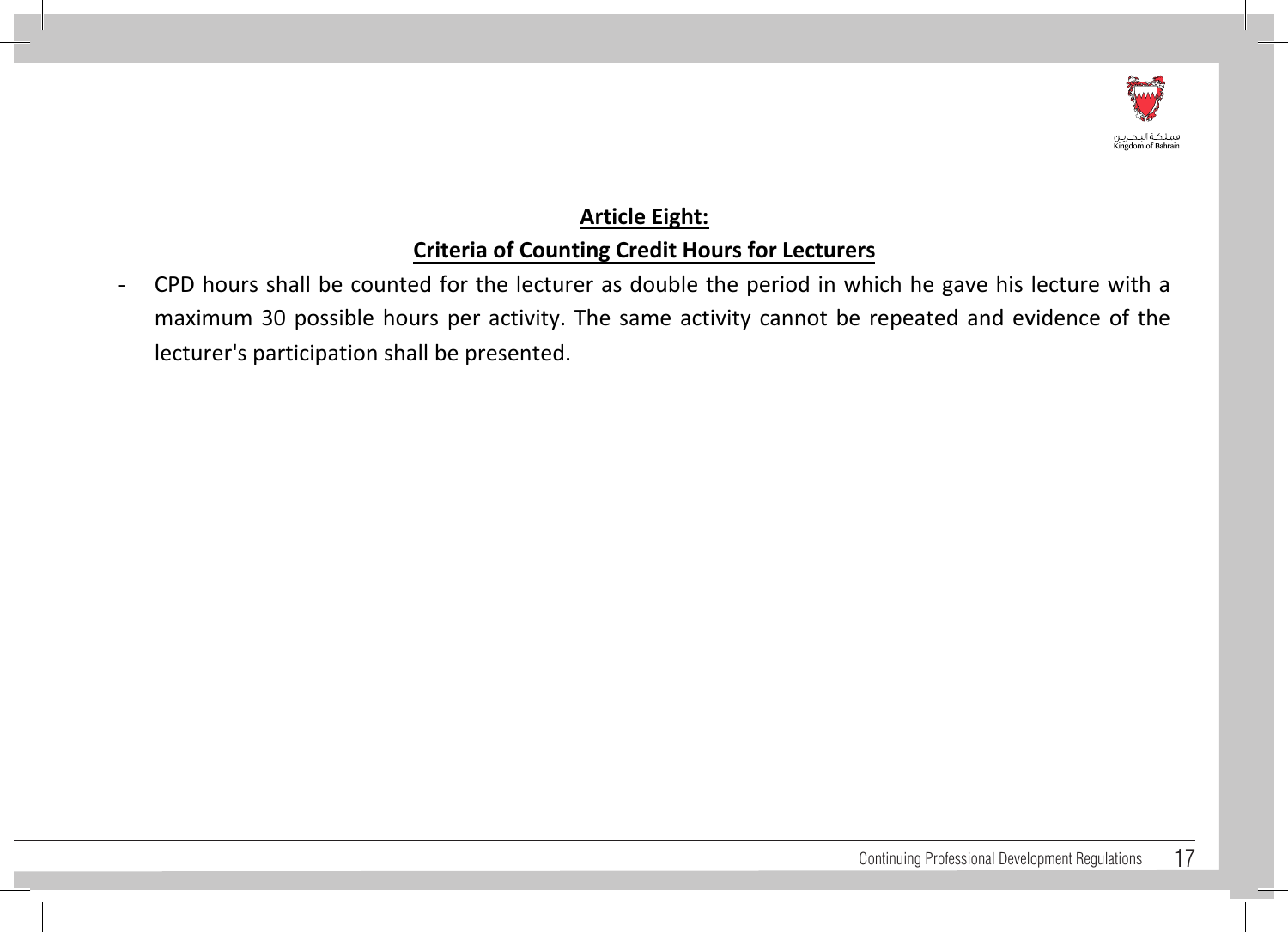

#### **Article Nine**

#### **Accreditation Fees for Activities**

1. NHRA shall procure financial fees for the accreditation of Continuing Professional Development courses according to the Decree No. 17/Year 2016 issued by SCH in accordance to the following regulations:

| No. | <b>Activity</b>                                           | BD  |
|-----|-----------------------------------------------------------|-----|
|     | <b>Accreditation CPD - Conference</b>                     | 500 |
| 2   | Accreditation CPD - Workshop (Specialized/General)        | 200 |
| 3   | <b>Accreditation CPD - Lecture</b>                        | 50  |
|     | Accreditation CPD - Electronic websites' activities /year | 100 |

- 2. Internal activities shall be approved without procurement of fees.
- 3. Other activities: shall be procured for any activity not mentioned in article no. (04) in decree No. 17/Year 2016 issued by SCH according to CPD committee's classification within the same declaration.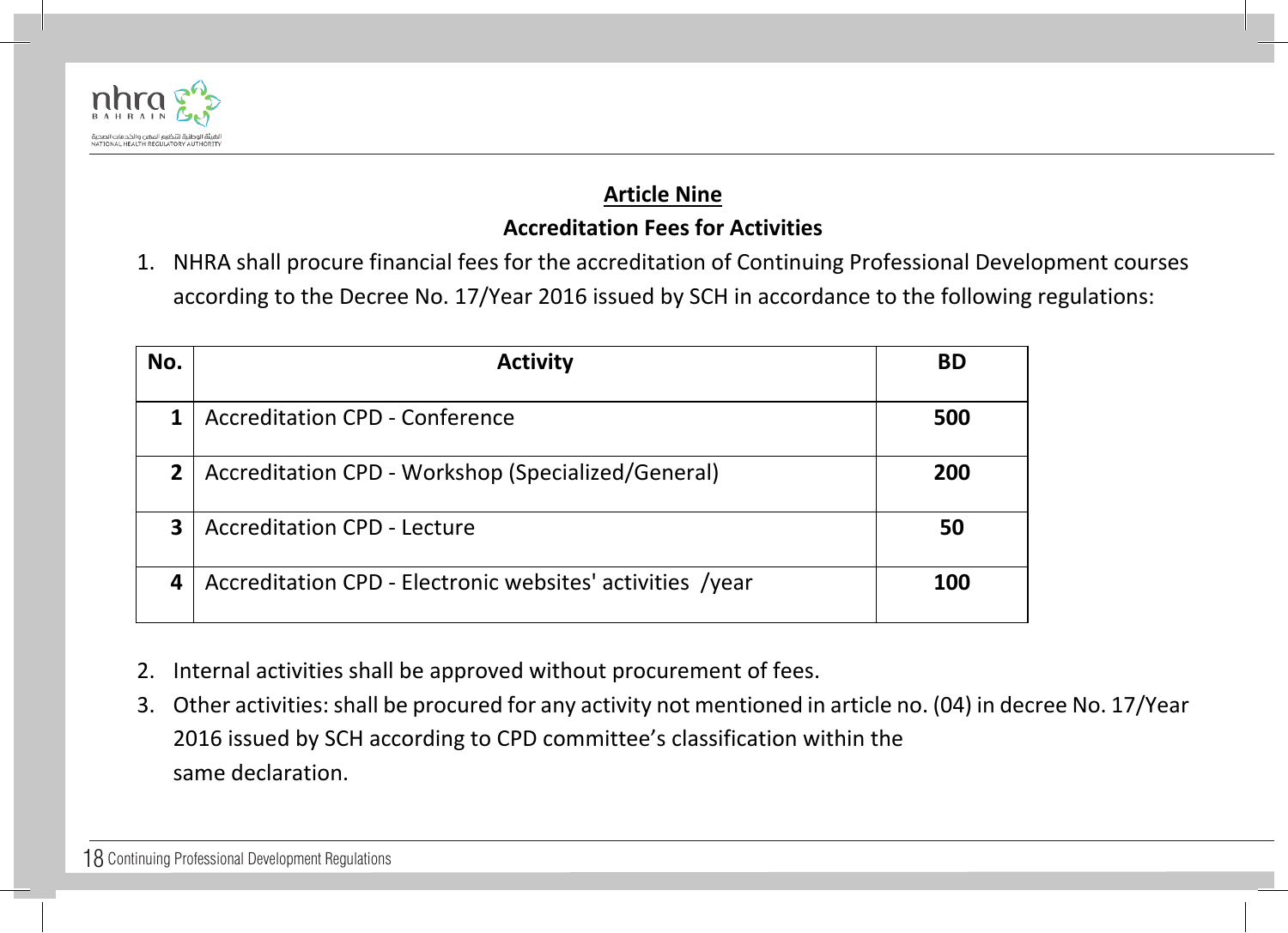

4. The fees shall be deposited in NHRA's account according to the number of hours presented and the deposit bond shall be sent to the NHRA electronically.

## **Article Ten**

## Categories Excluded From Attaining Credit Hours from Continuing Medical Education and Continuing **Professional Development Courses**

1. Physicians, pharmacists and others, who are registered in training (e.g. residency training programs, PhD, or MSc,... etc.)

- 2. All health assistants who attended the health assistant course
- 3. Optical labs technicians
- 4. Health management technicians
- 5. Medical records technicians
- 6. Medical secretariat technicians
- 7. Medical equipment and health supervision technicians
- 8. Environmental technicians
- 9. Non practicing physicians
- 10. Students in colleges and institutes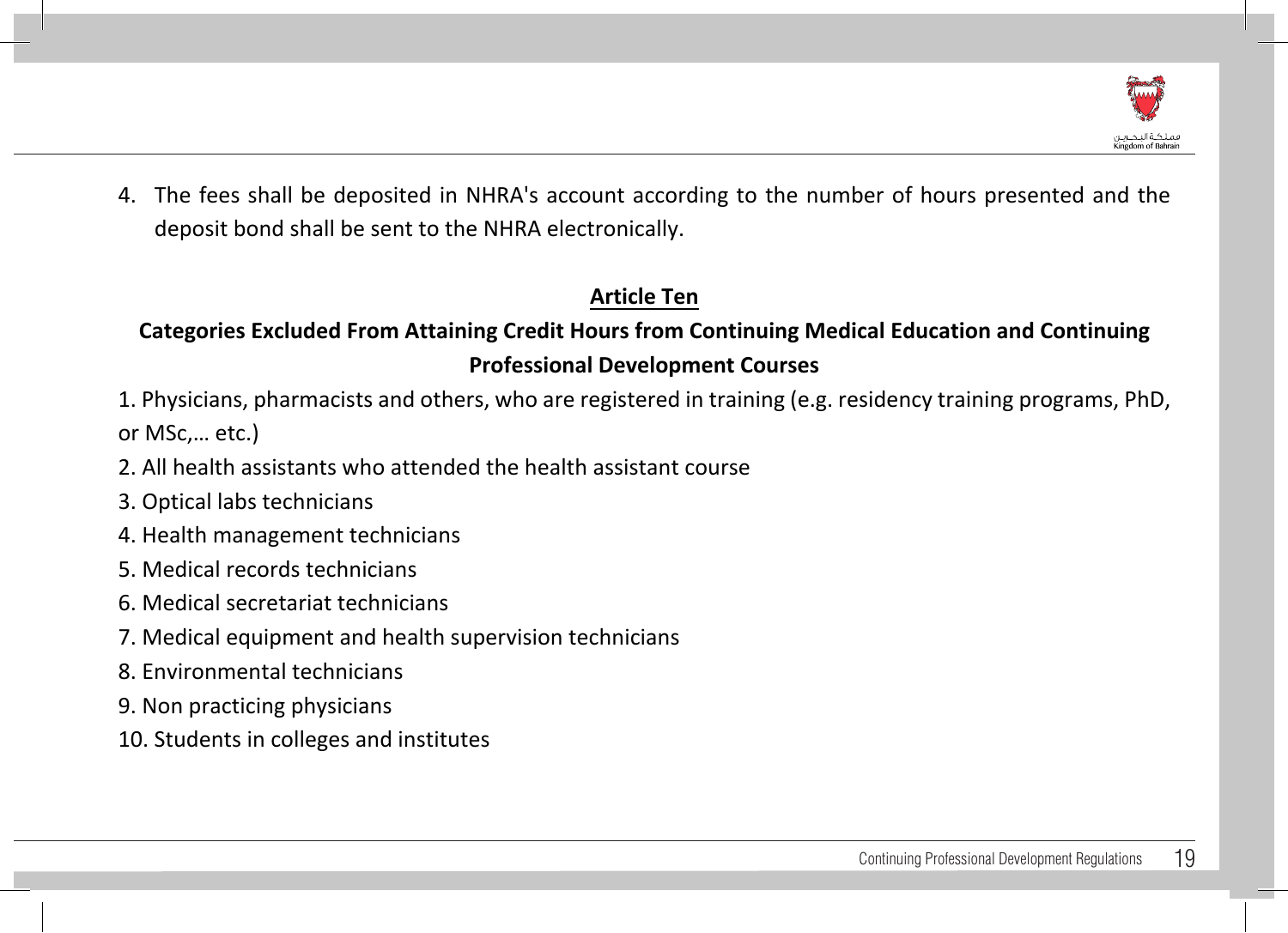

### **Article Eleven**

## **Regulations that must be observed when attending activities**

1. Ensure that activity has been approved by NHRA by finding the NHRA accreditation code number, title, place, and timing of the activity on NHRA website.

2. 70% of the professionals' CPD activities should be related to professional's specialty.

3. Ensuring that the specified number of hours allocated to the type of activities illustrated by the table (Article Twelve) is met.

4. Attendance shall be for the whole period of the activity according to the period accredited by NHRA.

5. Ensuring that an attendance certificate is obtained in which the code number and date of the activity's accreditation is stated, the signature of the official approved by NHRA to conduct the activity and NHRA's logo is visible.

6. For internal activities, a letter or certificate issued by the CEO or the Head of Department that includes the number and date of approval in addition to the activity's actual attendance hours during the year.

7. Handwritten or scanned certificates will not be accepted by the NHRA.

8. The health practitioner is entitled to attend the accredited activity only once.

9. All the provisions mentioned above shall apply to attending the activities conducted outside the Kingdom of Bahrain on condition that they are offered by accredited scientific health institutions/ authorities. The healthcare professional should bring an attendance certificate that include the number of accredited hours.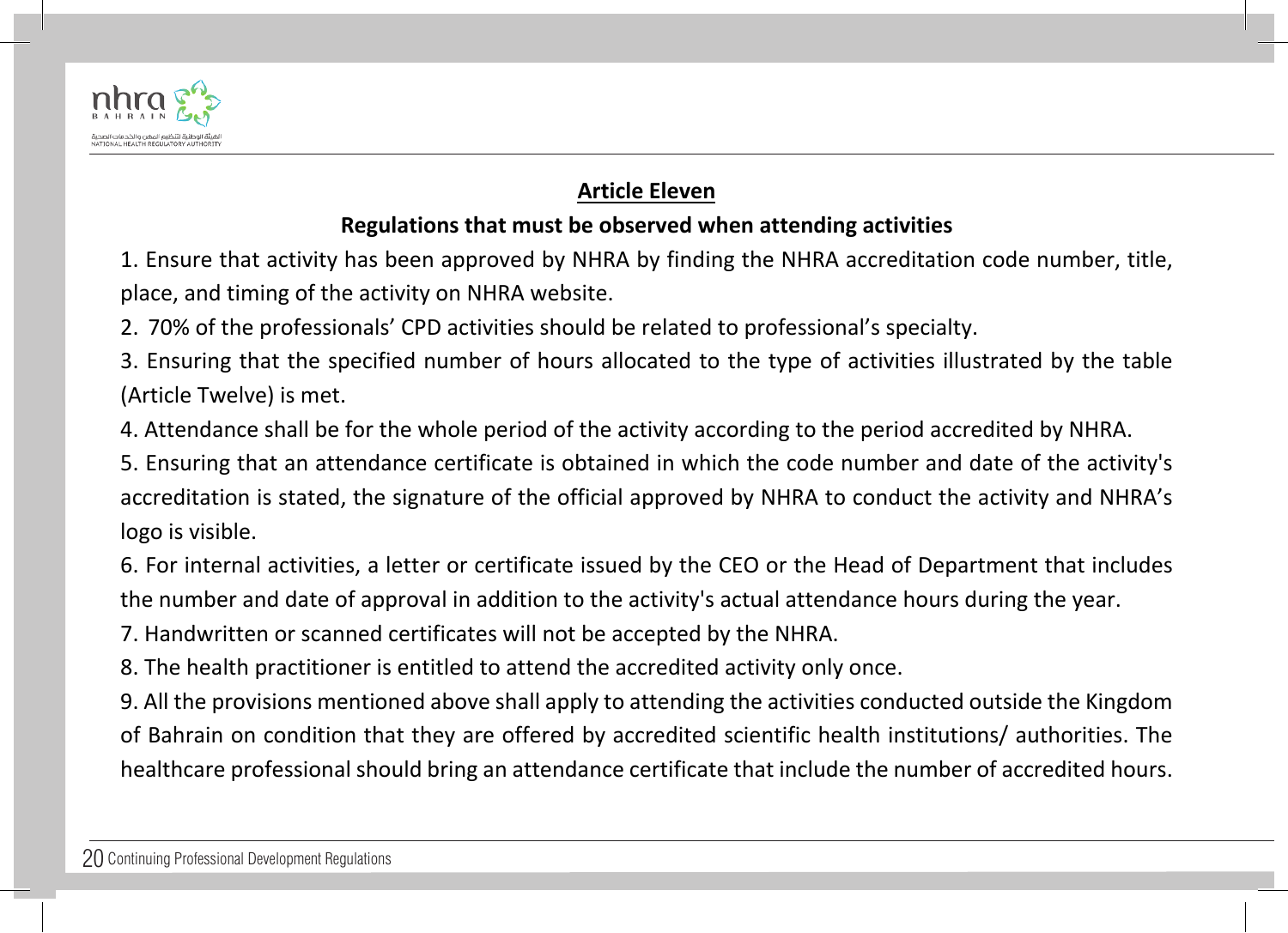

**30**

**25**

**20**

It is mandatory for BLS to be one of these activi

## **Article Twelve Continuing Professional Development Hours required for the renewal of healthcare professionals licenses**

Health care professionals seeking to renew their license must provide proof of the attainment of the minimum number of hours of continuing professional development per year according to the guidelines specified within this document.

| <b>Category</b>                                                                      | <b>Required CME Hours per year</b>                                                                |
|--------------------------------------------------------------------------------------|---------------------------------------------------------------------------------------------------|
| Physicians & Dentists                                                                | 30                                                                                                |
|                                                                                      | ties if the certificate is expired except Forensic Doc-<br>tors, No BLS is Required               |
| Pharmacists                                                                          | 25                                                                                                |
| <b>Nurses</b>                                                                        | 20<br>It is mandatory for BLS to be one of these<br>activi-<br>ties if the certificate is expired |
| Allied Health Practitioners,<br>Pharmacy Technicians and<br><b>Dental Assistants</b> | 10                                                                                                |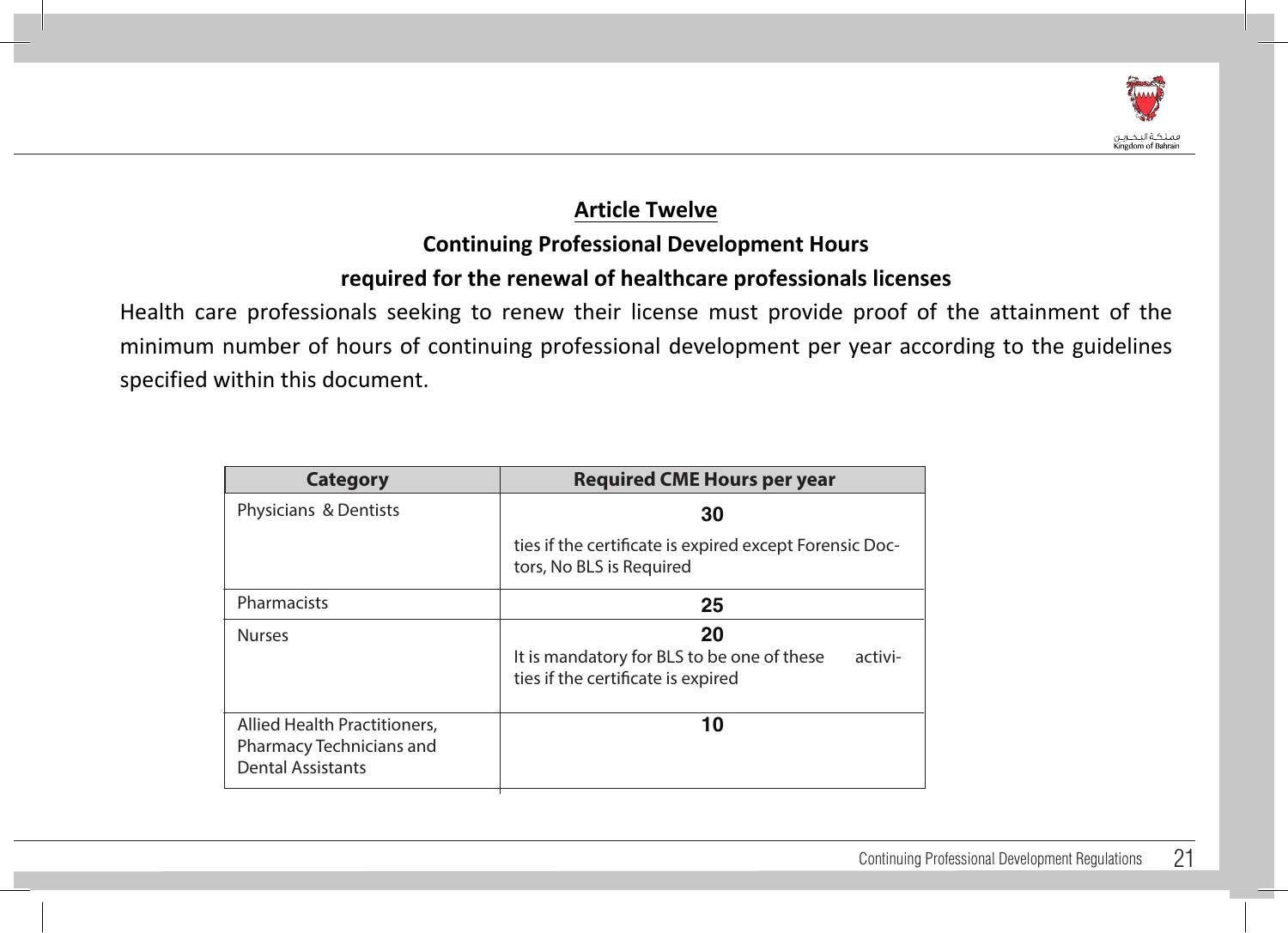

## **Article Thirteen**

## Criteria for Reserving the Dates for conferences, workshops, training courses & other medical **educational activities**

- 1. Before establishing a date for conferences, workshops, training courses & other medical educational activities, please review approved conferences and reserve through the electronic websites of CPD-NHRA by selecting the appropriate time for any of the above mentioned activity.
- 2. Any organization wishing to provide a similar scientific activity in the same city must ensure that there is a minimum period of three (03) months between conferences, workshops, training courses & other medical educational activities from the same specialty area.
- 3. The initial approval form must specify the type, title, proposed date and venue of the activity with the e-mail address for facilitation of those who intend to participate or attend.
- 4. The initial approval shall be sent through the organization's official e-mail address, which is approved by the NHRA.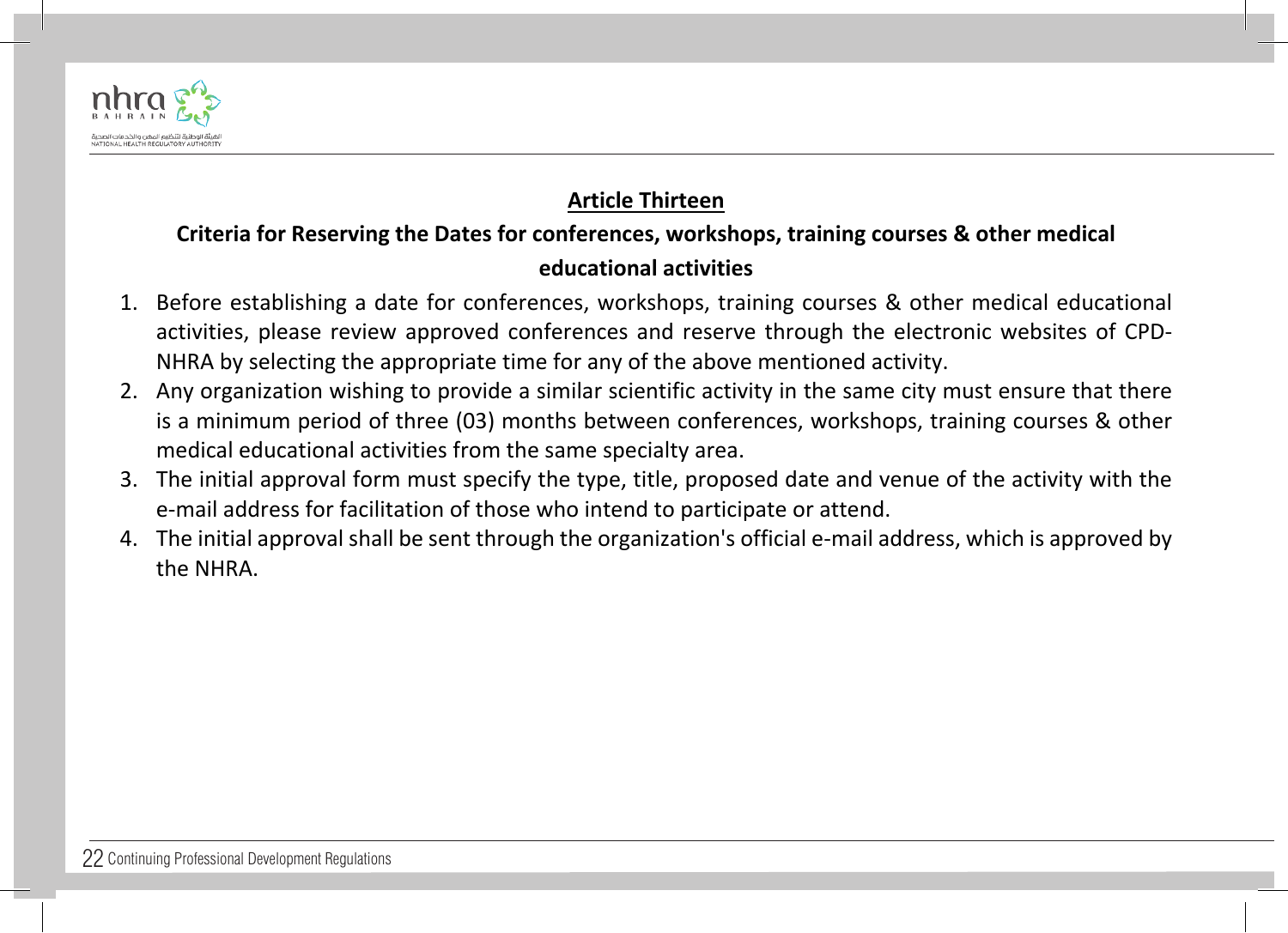

## **Article Fourteen**

## **General Instructions**

1. NHRA has the right to accredit activities with the number of hours it deems appropriate and may not necessarily approve the number of suggested hours by the organizer.

2. NHRA has the right to refuse any incomplete applications; applications that are submitted after the suggested application timeframe for each activity mentioned earlier, applications made during or after the completion of the activity, or application with weak invalid scientific material.

3. No announcement shall be made about any activity except after it has been approved by NHRA.

4. NHRA is only responsible for approving the activity itself and will not communicate with any other authorities regarding any other aspect of the activity such as the booking of the venue or applications for visit permits for the speakers.

5. NHRA has the right to cancel any granted CPD approval should there be a breach from the organizer's perspective regarding what has been stipulated within the Executive Rule.